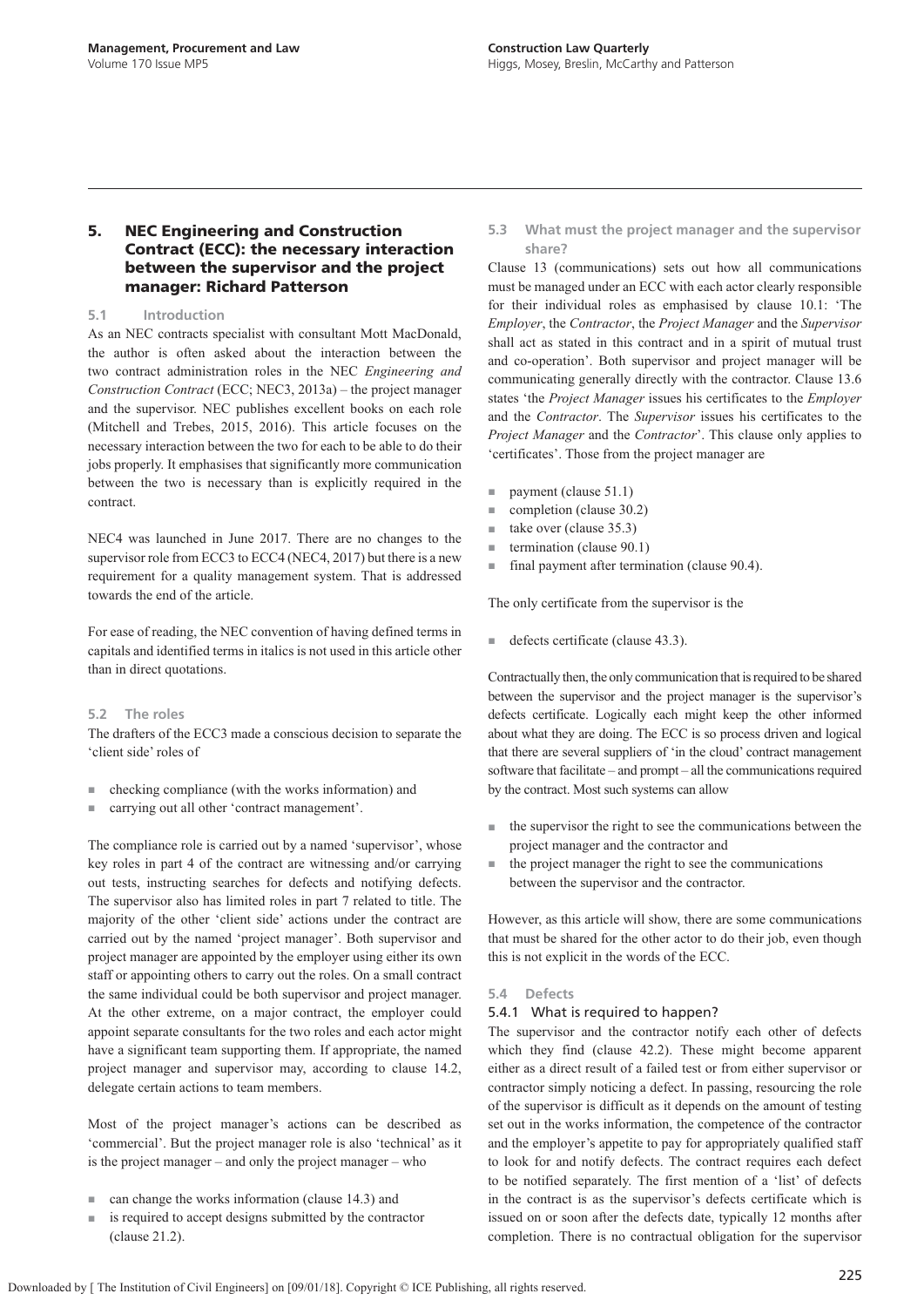or the contractor to maintain a list of defects. However, it is completely logical for the supervisor to do so and for the supervisor and contractor to operate a shared list. In fact, it is logical for each notification of a defect to be accompanied by a latest revision to the list of defects. There is also no clause in the contract for the contractor to notify the supervisor that it considers that a notified defect has been corrected. It is suggested that the supervisor and contractor, working in that spirit of mutual trust and co-operation (clause 10.1), create such a process which will include 'marking' the dates of the correction of particular defects on the ongoing (but not (yet) contractually required) list of defects.

# 5.4.2 When does the project manager need to know about defects?

As noted above, the supervisor is very much in charge of defects. However, the project manager needs to know about them at several times to do their job.

## 5.4.2.1 **PAYMENT CERTIFICATES (OPTIONS <sup>A</sup> AND B)**

If the contract is under main option A (priced contract with activity schedule), the definition of price for work done to date (option A clause 11.2(27)) includes 'A completed activity is one which is without Defects which would either delay or be covered by immediately following work'. Under Option B (priced contract with bill of quantities), clause 11.2(28) has 'Completed work is work without Defects which would either delay or be covered by immediately following work'.

The project manager may look for help from the supervisor to advise whether any activities or bill items might be so affected and so for which payment should not yet be made. That list of defects will be useful.

#### 5.4.2.2 **COMPLETION**

It is the project manager's action to certify completion (clause 30.2). The project manager will look to the definition of completion (clause 11.2(2)) which is as follows.

'Completion is when the *Contractor* has

- done all the work which the Works Information states he is to do by the Completion Date and
- corrected notified Defects which would have prevented the *Employer* from using the *works* and Others from doing their work.'

The ECC only has one word for a defect of any kind. However, they can be clearly separated between those which will hold up completion and those that will not.

At this point the project manager may well want the assistance of the supervisor, who is typically closer to the day-to-day work on site. Has all the required work been done? And are there defects which have been notified but not corrected? This is where the project manager will logically look to the supervisor for the latest list of defects, which,

remember, is not yet required by the contract. Of those defects that have not been corrected it will be up to the project manager to decide if any will prevent the employer from using the works and others from doing their work. It is suggested that the day before possible completion is not the best time for the contractor to find out that the project manager considers certain defects to be in that category. It is suggested that the ongoing defects list could very usefully include a column indicating the supervisor's thoughts on whether the project manager will withhold completion if each defect on the list is not corrected. As ever in the ECC, it would be very useful for the project manager and supervisor to talk to each other on these matters!

# 5.4.2.3 **PAYMENT CERTIFICATES AFTER COMPLETION**

Clause 43.2 states, 'The *Contractor* corrects a notified Defect before the end of the *defect correction period*. The *defect correction period* begins at Completion for Defects notified before Completion and when the Defect is notified for other Defects'. And then under clause 45 the project manager assesses the cost of defects that have not been corrected when they are required to have been corrected… and the contractor pays. This is not relevant for payment certificates prior to completion as the contractor does not have to correct these until the end of a defects correction period after the date of completion. However, after completion the project manager clearly needs to know about any defects that have not been corrected within their defects correction period to be able to carry out the assessment and deduct monies from the 'amount due' (clause 50.2). The amount of the deduction for non-correction of a defect after take over (clauses 45.1 and 45.2) depends on whether the project manager has arranged for access (clause 43.4). Whether access has been arranged might therefore be another useful column in that list of defects.

#### 5.4.2.4 **PAYMENT CERTIFICATE AFTER THE DEFECTS CERTIFICATE**

It is the project manager's role to certify a payment 'at the end of each *assessment interval* until four weeks after the *Supervisor* issues the Defects Certificate' (clause 50.1). The defects certificate (clause 11.2(6)) is simply a list of uncorrected defects or a statement that there are none. (As noted above, this is the first and only occurrence of a list of defects under the contract.) The supervisor is required to issue the defects certificate to the project manager and the contractor (clause 43.3). The project manager will then use the defects certificate to see for which defects an adjustment to the amount due for uncorrected defects (clause 45) should be made.

# **5.5 What does the supervisor need from the project manager?**

Under the contract there is no obligation for the project manager to inform the supervisor about their communications with the contractor. However, for many important actions of the project manager, not informing the supervisor would be perverse and in some cases make it difficult – or impossible – for the supervisor to do their job.

## 5.5.1 Early warnings

The notification of early warnings is solely between the project manager and the contractor. It is probably correct that it is only the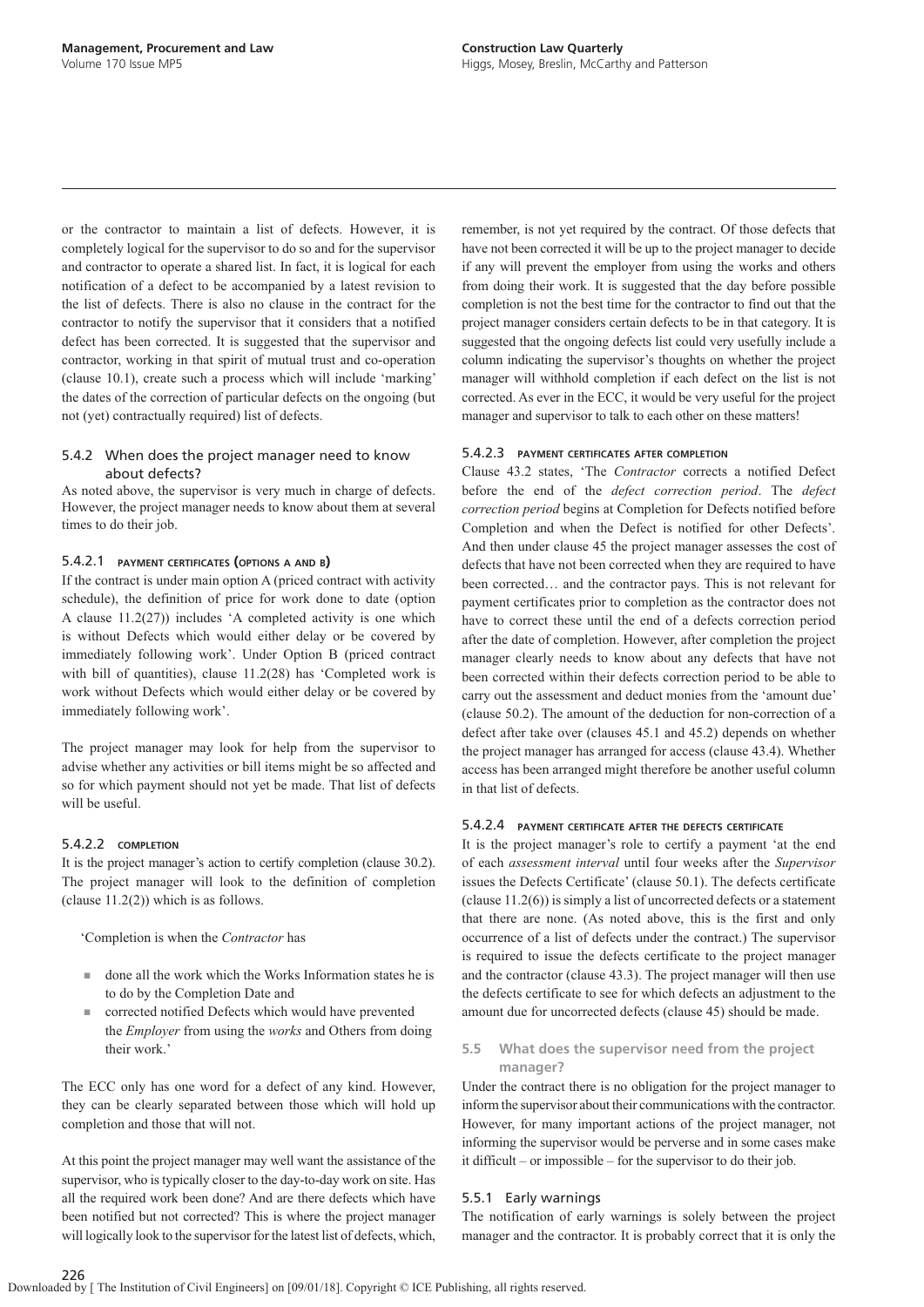project manager on the employer's side that notifies early warning, but a good project manager will encourage both employer and supervisor to tell the project manager of issues that require or would benefit from an early warning. Clause 16.2 allows project manager or contractor to 'instruct other people to attend if the other agrees.' It is suggested that the project manager should at least send copies of the updated risk register (clause 16.4) to the supervisor and on most projects the supervisor, close to the action on site, should be a regular invitee to the risk reduction meetings.

# 5.5.2 Changes to works information (scope under ECC4)

It is the supervisor's key role to ensure compliance with the works information. Only the project manager can change the works information (clause 14.3), but there is no contractual obligation to inform the supervisor of these. That is a little odd! The project manager will clearly need to keep the supervisor informed of any changes to the works information. For most contracts this will include the supervisor having on site a set of the latest drawings – the supervisor needs those and any changes to any parts of the works information. Good practice is to keep a 'live' version of the works information showing clause 14.3 changes to the works information in 'track changes'.

The changes to the works information will also pick up those changes to the works information because of the project manager (not the supervisor) accepting defects (clause 44.2).

## 5.5.3 Accepted designs

One of the limbs of the definition of a defect (clause 11.2(5)) is 'a part of the *works* designed by the *Contractor* which is not in accordance with the applicable law or the *Contractor*'s design which the *Project Manager* has accepted'. It is the supervisor's role to notify defects and so the supervisor needs to be aware of the gradually developing set of contractor's designs accepted by the project manager (clause 21.2).

# 5.5.4 Programme

Again, the contract's clauses relating to programme are entirely between the project manager and the contractor. However, the supervisor needs to have the latest accepted programme for the following reasons.

- To see 'the order and timing of the operations which the *Contractor* plans to do in order to Provide the Works' (clause 31.2). This should include testing, some of which may be required to be witnessed by the supervisor and some may be required to be carried out by the supervisor.
- To see 'how the *Contractor* plans to deal with any delays and to correct notified Defects' (clause 32.1).

# **5.6 How else can the supervisor assist the project manager?**

Typically, the supervisor has more time and resource on the site than the project manager. The project manager is usually well advised to use that on-site presence to help do their role. The supervisor is well advised to clarify what, if any, support is wanted from the project manager – and that the employer is ready to pay for that support.

## 5.6.1 Records

The supervisor is generally well placed to maintain basic site records including

- site diaries
- records of contractor's resources
- photographs
- contractor's progress and
- weather records.

# 5.6.2 Disallowed cost (for target contracts)

If the contract is a target contract (option  $C$  or  $D$ ) there is a provision for disallowed cost (clause 11.2(25)). Ultimately, deciding if a cost is to be disallowed is a role of the project manager. However, the project manager typically seeks help from the supervisor, who is likely to be on site more than the project manager. The supervisor may, for example, be asked to help (with records) to show elements of cost which

- 'was incurred only because the *Contractor* did not
	- follow an acceptance or procurement procedure stated in the Works Information…

and the cost of

- correcting Defects after Completion,
- correcting Defects caused by the *Contractor* not complying with a constraint on how he is to provide the *works* stated in the Works Information,
- Plant and Materials not used to Provide the Works (after allowing for reasonable wastage) unless resulting from a change to the Works Information,
- resources not used to Provide the Works (after allowing for reasonable availability and utilisation) or not taken away from the Working Areas when the *Project Manager* requested' (NEC3, 2013a: clause 11.2(25)).

**5.7 Changes in ECC4 – the quality management system** In NEC4, the drafters have sought to minimise unnecessary differences between the contracts. ECC4 (NEC4, 2017) now, like the NEC3 *Professional Services Contract* (NEC3, 2013b), includes requirements for

- a quality management system to meet requirements set out in the scope (ECC4's term for ECC3's works information)
- a quality policy statement to be submitted for the acceptance of the project manager
- a quality plan be submitted for the acceptance of the project manager and any changes to be submitted for the acceptance of the project manager.

In addition, the project manager may instruct the contractor to correct failures to comply with its quality plan.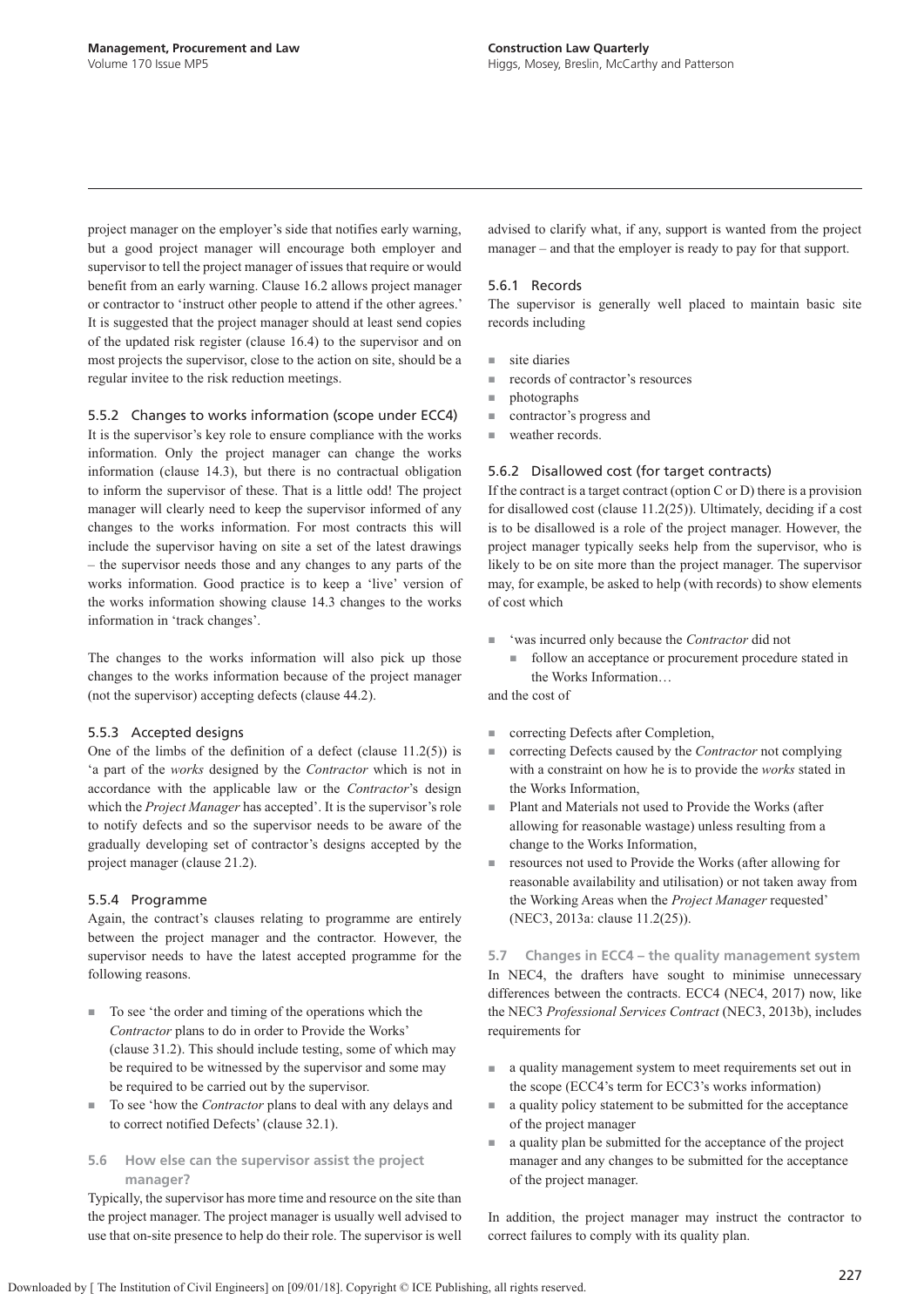Given the supervisor's main role is relating to quality and they will logically be interfacing on a day-to-day basis with the contractor's quality manager, it will be appropriate for the supervisor to be at least aware of the contractor's quality plan. This is another case where clearly the project manager will at least 'copy in' the supervisor on these quality-related actions, even though it is not expressly required in the contract. In reality, the project manager may ask for the supervisor's help in some or all of their new qualityrelated actions.

#### **5.8 Conclusion**

In summary, a strict interpretation of the ECC contract has the project manager and supervisor sharing only a few certificates. In reality, although their roles are very clear and very separate

- the supervisor needs the project manager for some aspects of its role
- **6. Diary**
- the project manager needs the supervisor for some aspects of its role
- there is clearly huge benefit in the project manager and supervisor (both working for the same employer) 'acting in a spirit of trust and co-operation' (clause 10.1) and keeping the other informed (at least) about their communications
- the project manager can also benefit from support on certain issues from the supervisor and the supervisor is well advised to make sure these are carefully defined for each contract
- $\blacksquare$  the supervisor should actively maintain a list of defects, which will be needed throughout the contract and not only when it appears in the contract when the supervisor issues the defects certificate as its very last action
- an 'in the cloud' contract management system can help with all this – but the project manager and supervisor will still benefit from acting in that spirit of mutual trust and collaboration: talking and listening to each other!

| <b>Type</b>         | <b>Training</b>                                                         | <b>Date</b>      | <b>Location</b> |
|---------------------|-------------------------------------------------------------------------|------------------|-----------------|
| <b>NEC</b>          | NEC4: Introduction to the Professional Service Contract (PSC)           | 1 November 2017  | London          |
| <b>ICE Training</b> | Design Of Concrete Structures To Eurocode 2 – The Essentials            | 1 November 2017  | Birmingham      |
| <b>NEC</b>          | NEC3: Preparing & Managing Engineering & Construction Contracts         | 1 November 2017  | Birmingham      |
| <b>ICE Training</b> | Fundamentals of CDM2015                                                 | 1 November 2017  | Birmingham      |
| <b>ICE Training</b> | Project Cost Management – Estimating, Budgeting and Value               | 1 November 2017  | London          |
| <b>ICE Training</b> | ICE Professional Review Preparation Course                              | 1 November 2017  | London          |
| <b>ICE Training</b> | Bills Of Quantities For Highway Works                                   | 2 November 2017  | London          |
| <b>ICE Training</b> | Temporary Works Co-ordinator Training Course                            | 6 November 2017  | London          |
| <b>NEC</b>          | NEC3: ECC Project Manager Accreditation                                 | 6 November 2017  | London          |
| <b>NEC</b>          | NEC4: Introduction to the Engineering and Construction Contract (ECC)   | 8 November 2017  | London          |
| <b>ICE Training</b> | Design Of Concrete Structures To Eurocode 2 - The Workshop              | 8 November 2017  | London          |
| <b>ICE Training</b> | Sustainable Development - Design, Construction And Maintenance          | 8 November 2017  | London          |
| <b>NEC</b>          | NEC3: Practical Application of the Engineering & Construction Contract  | 9 November 2017  | London          |
| <b>NEC</b>          | NEC3: ECC Project Manager Accreditation                                 | 13 November 2017 | London          |
| <b>ICE Training</b> | The Technical Report Route to Incorporated or Chartered Engineer        | 14 November 2017 | London          |
| <b>ICE Training</b> | Design of Steel Structures to Eurocode 3 - The Essentials               | 14 November 2017 | London          |
| <b>ICE Training</b> | ICE BIM for Infrastructure                                              | 15 November 2017 | London          |
| <b>ICE Training</b> | CDM2015: The Principal Designer and Designer – Demonstrating Capability | 15 November 2017 | London          |
| <b>ICE Training</b> | ICE Professional Review Preparation Course                              | 15 November 2017 | Cardiff         |
| <b>ICE Training</b> | ICE Professional Review Preparation Course                              | 15 November 2017 | Exeter          |
| <b>ICE Training</b> | Practical Highway Maintenance                                           | 16 November 2017 | London          |
| <b>ICE Training</b> | Design of Structural Masonry To Eurocode 6                              | 16 November 2017 | London          |
| <b>NEC</b>          | NEC3: Introduction to the Engineering and Construction Contract (ECC)   | 16 November 2017 | London          |
| NEC.                | NEC3: ECC Project Manager Accreditation Hong Kong                       | 21 November 2017 | Kowloon         |
| <b>NEC</b>          | NEC4: Introduction to the Term Service Contract (TSC)                   | 21 November 2017 | London          |
| <b>NEC</b>          | NEC3: Introduction to the Professional Services Contract                | 21 November 2017 | Birmingham      |
| <b>NEC</b>          | NEC4: Introduction to the Design Build and Operate Contract (DBO)       | 23 November 2017 | London          |
| <b>NEC</b>          | NEC3: ECC Project Manager Accreditation Hong Kong                       | 27 November 2017 | Kowloon         |
| <b>ICE Training</b> | Temporary Works Supervisor Training Course                              | 28 November 2017 | London          |
| <b>ICE Training</b> | Highway Design and Detailing using the DMRB                             | 28 November 2017 | Birmingham      |

Training listed above are based on classroom format; in-house training is also available